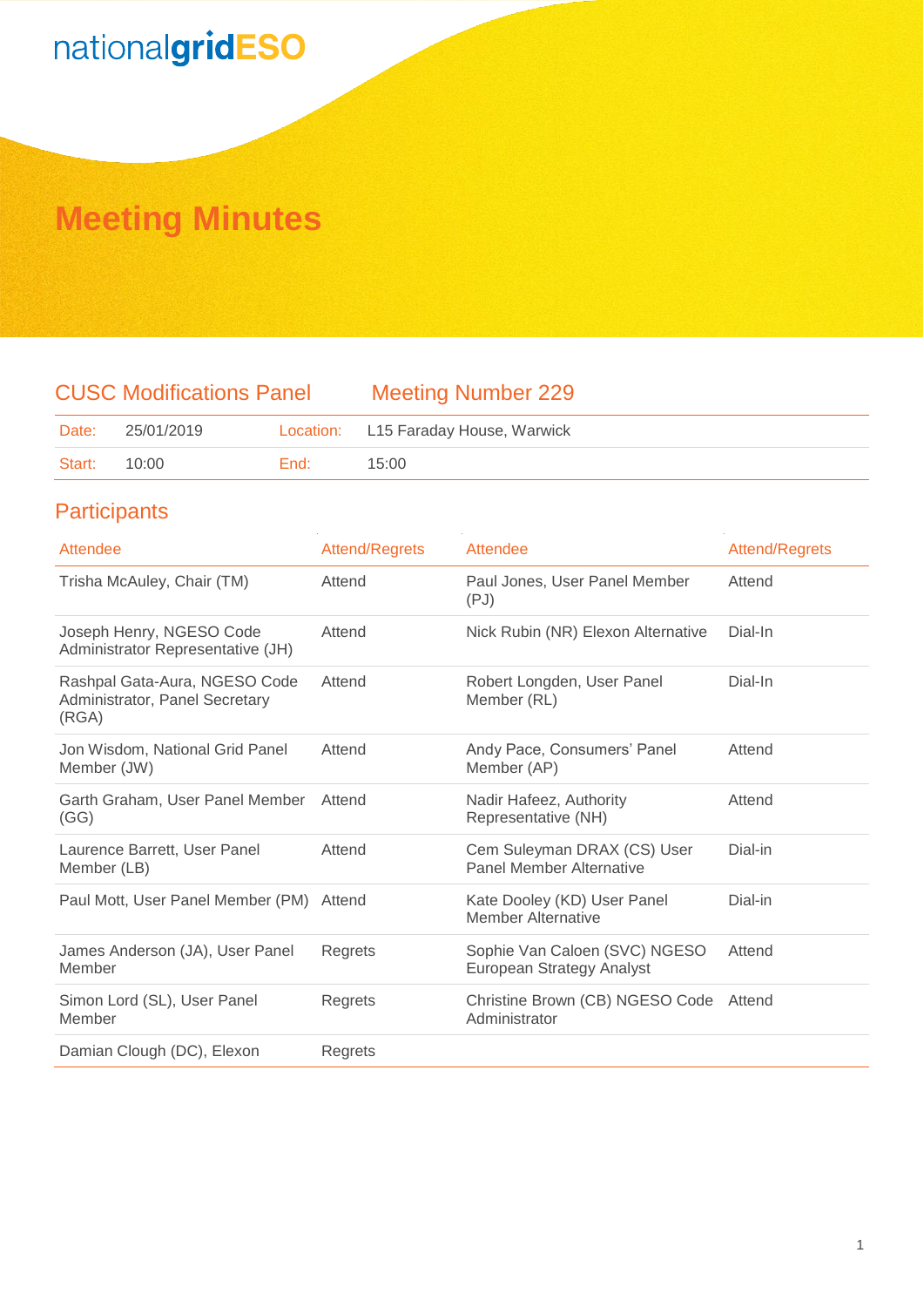### **Discussions**

#### 1. **Introductions and Apologies for Absence**

- 8774 TM opened the CUSC Modification Panel meeting with introductions and noted that apologies had been received from James Anderson and Simon Lord. She confirmed that Cem Suleyman and Kate Dooley would be acting as alternates. Damian Clough sent his apologies, with Nick Rubin acting as his alternate.
- 8775 TM stated that various emails on legal text issues with CMP285 have been exchanged and all agreed that, as this is an agenda item, it would be discussed later in the meeting, and that developments meant no Panel Vote would take place at this meeting. All Panel members agreed.

#### 2. **Approval of December CUSC Panel Minutes**

- 8776 TM asked the Panel if they had reviewed the comments received from various Panel members. LB highlighted that he had not had a chance to view GG's comments. GG explained that his comments were not substantial, but more of a typographical nature and points of clarification. The Panel agreed that they were happy to approve the December 2018 CUSC Panel minutes, subject to the incorporation of these comments.
- 3. **Review of Actions**

### **Minute 8577**

**Circulate response to Mark Draper to CUSC Panel** 

8777 JH advised the Panel that this was circulated to Panel Members on the 14 December 2018. The Panel agreed that this action should be closed.

#### **Minute 8632**

**JW to ensure ESO speak to Proposer of CMP 286 to confirm timelines for second RFI.**

- 8778 JW's team have tried to get in touch with the Proposer. However, they were unsuccessful and will now try again in order to progress the modification through the relevant stage gates.
- 8779 The Panel agreed that this action should remain open for a progress report at the next Panel meeting.

#### **Minute 8648**

**Plan out a timeline (with Workgroup meeting dates) to get the Workgroup Report for CMP295 back to the Panel in February**

8780 JH advised the Panel that this action was completed and will be covered within the "in flight modifications" section. Once this was completed, JH proposed to the Panel that the action be subsequently closed. The Panel agreed that this action should be closed on that basis.

#### **Minute 8710**

**Code Administrator to add the frequency of Workgroup meetings to the Prioritisation stack.**

8781 JH advised the Panel that this action was ongoing. The Panel were further advised that a team-wide planning session is being arranged to discuss resources and how many Workgroups can realistically be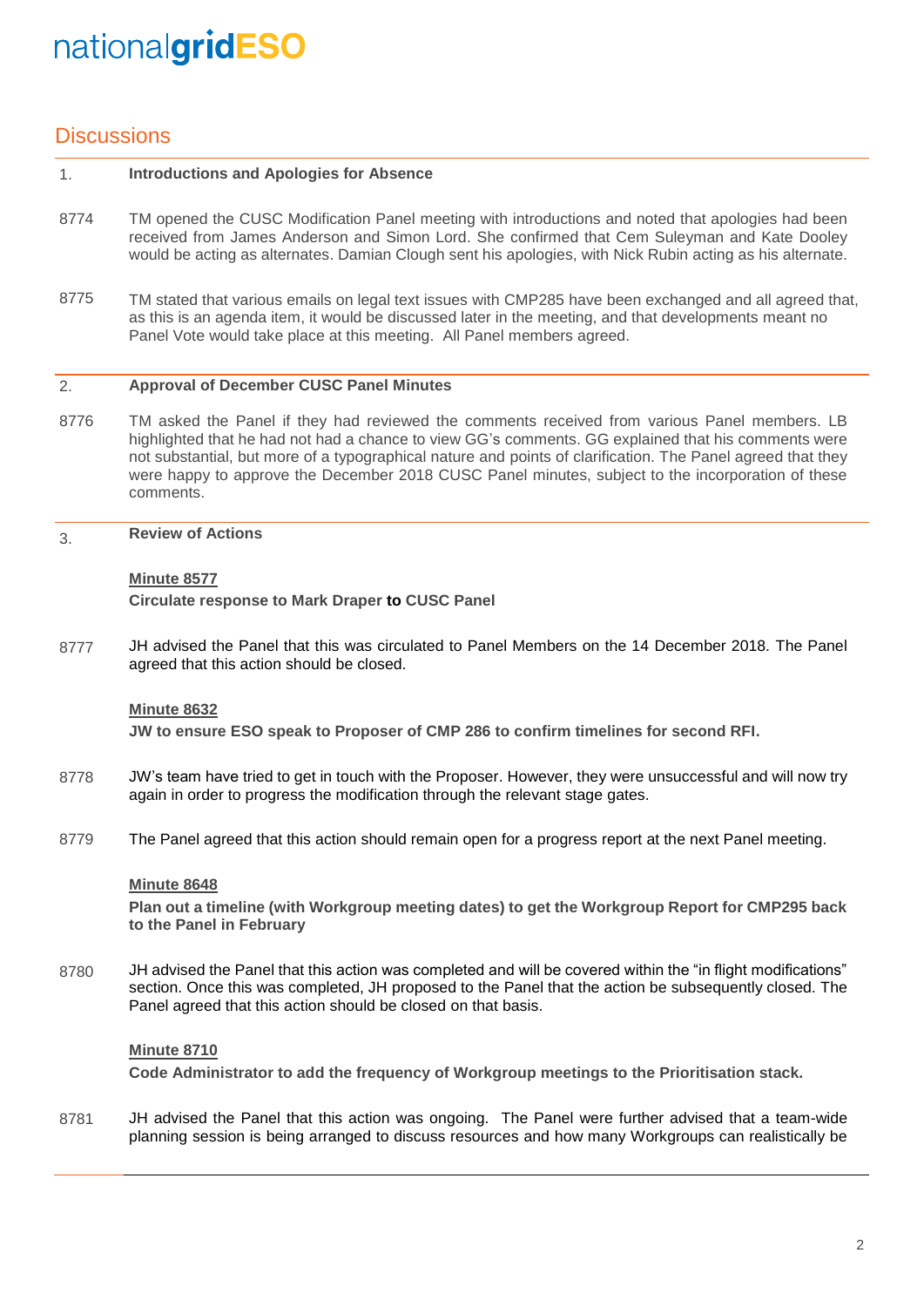convened with the number of modifications raised across CUSC and Grid Code, with consideration of prioritisation.

8782 LB indicated he would like to see this frequency of Workgroup metric displayed at TCMF also. LB also mentioned the dashboard which the Code Administrator presents at TCMF and that it would be useful at CUSC Panel. JH advised that he would liaise with the CUSC Panel Code Administrator Representative (Rachel Hinsley) to include this slide in future panels.

**New Action: Code Admin to bring their TCMF dashboard to the next CUSC Panel and add it to the slide pack going forwards.** 

- 8783 GG mentioned that it would be useful for Panel Members to see the Horizon Scanning piece being organised by the Code Administrator in order to have an idea of which modifications the Panel can expect from Industry. GG said that this tool would also be useful for the Code Administrator to take into account when planning resource for future Workgroups and Industry events.
- 8784 TM replied to GG, stating that she had a conversation with Gareth Davies (Industry Frameworks and Code Governance Manager NGESO) to see what is in the pipeline in terms of the Horizon Scanning piece.
- 8785 LB said there is no clarity on the current iteration of the Prioritisation Stack on how many Workgroups are being carried out on a monthly basis.
- 8786 JH advised that the Code Administrator will display the frequency of the Workgroups and liaise with RH as to whether this could potentially be included on the dashboard. LB asked if this could be prioritised.TM stated that, as this was work in progress, the action should remain open.
- 8787 The Panel agreed this action should remain open for a progress report at the next Panel meeting.

#### **Minute 8714**

**Code Administrator to add all modifications on hold to the bottom of the stack.**

- 8788 JH advised the Panel that this action had been completed, as the prioritisation stack had been arranged to include on-hold modifications.
- 8789 The Panel agreed that this action should be closed.

#### **Minute 8734 (a)**

**Code Administrator to feedback on how they are planning to tackle the issues raised by the Panel on future prioritisation (including horizon scanning/quarterly updates on blockers to Workgroup progression (including cancellation of Workgroups because of issues around quoracy)**

- 8790 JH advised that the action was currently ongoing. JH continued by advising that Rachel Hinsley would respond to feedback on this at the February Panel meeting.
- 8791 The Panel agreed this action should remain open for a progress report at the next Panel meeting.

### **Minute 8734(b)**

**Code Administrator to ensure that Workgroup nomination forms include: -**

**a) Relevant expertise of the nominee so that this can be used by the CUSC Panel if they need to approve a new member to the Workgroup.**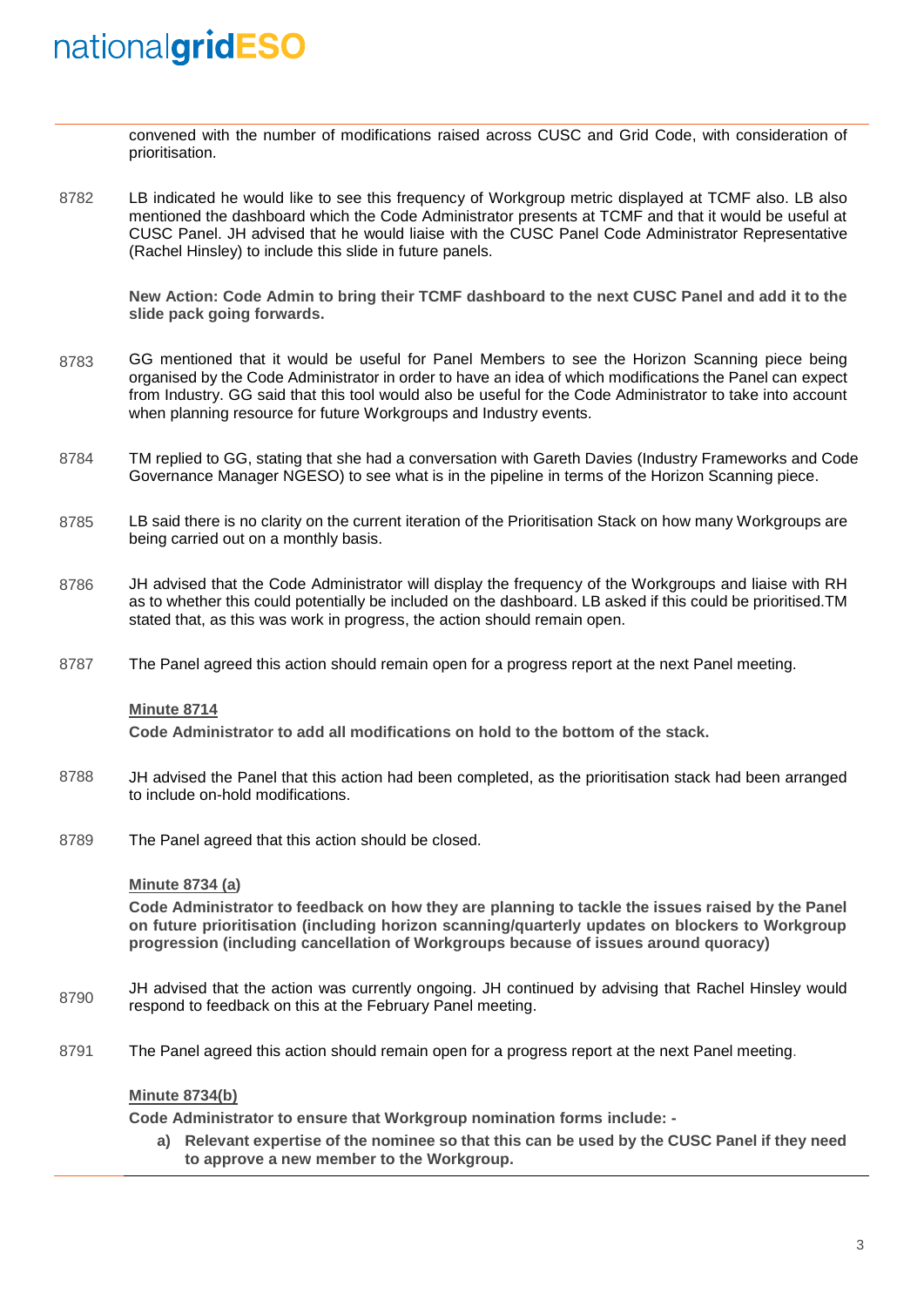|  |  |  |  |  |  |  |  |  |  | b) Details of an alternate who can attend in their absence. |
|--|--|--|--|--|--|--|--|--|--|-------------------------------------------------------------|
|--|--|--|--|--|--|--|--|--|--|-------------------------------------------------------------|

- 8792 JH advised the Panel that this action is ongoing and will be presented at February Panel along with Horizon scanning.
- 8793 AP asked the question as to what the initial issue which lead to this action arising was.
- 8794 GG replied that the purpose was to ensure that nominees have the appropriate expertise and background knowledge on the subject matter.
- 8795 AP questioned the logic from a representation angle, asking why someone who was not an expert on matters related to the modification should be excluded. AP made the point that a cross-representation on modifications was important, highlighting consumer benefit.
- 8796 GG mentioned a scenario in the past whereby a volunteer came forward from industry, who had no expertise and added little to a Workgroup. GG asked the Panel whether it would be better to make such individuals observers. GG stated his opinion that in such circumstances, being an observer would be a more relevant position.
- 8797 TM stated that the over-arching principle was that the Panel should have sufficient information to make a judgement and decision that the nominee would add value to the Workgroup.
- 8798 The Panel agreed this action should remain open for a progress report at the next Panel meeting.

#### **Minute 8739**

**Code Administrator to liaise with GG to confirm the date of next Governance Standing Group (GSG) in January 2019.**

- 8799 GG stated that as GSG was yet to convene, and that he would provide a further update at February's Panel meeting.
- 8800 The Panel agreed that this action should remain open.

#### **Minute 8769**

**Code Administrator to make sure December Grid Code Papers were available to view on ESO website.**

- 8801 JH advised that the Code Administrator checked this on 14 December 2018 and confirmed that all papers had been uploaded onto the ESO website, and can be found by following the link [https://www.nationalgrideso.com/codes/grid-code?meeting-docs.](https://www.nationalgrideso.com/codes/grid-code?meeting-docs)
- 4. **Authority Decisions**
- 8802 NH indicated to Panel that Ofgem were looking to either delay its decision or send back the FMR for CMP305 it could not make a decision to remove the EPRS without knowing what will replace it and the outcome of CMP304.
- 8803 GG advised that technically, there may be non-CUSC parties who are materially impacted by this modification and this could potentially be troublesome later down the line.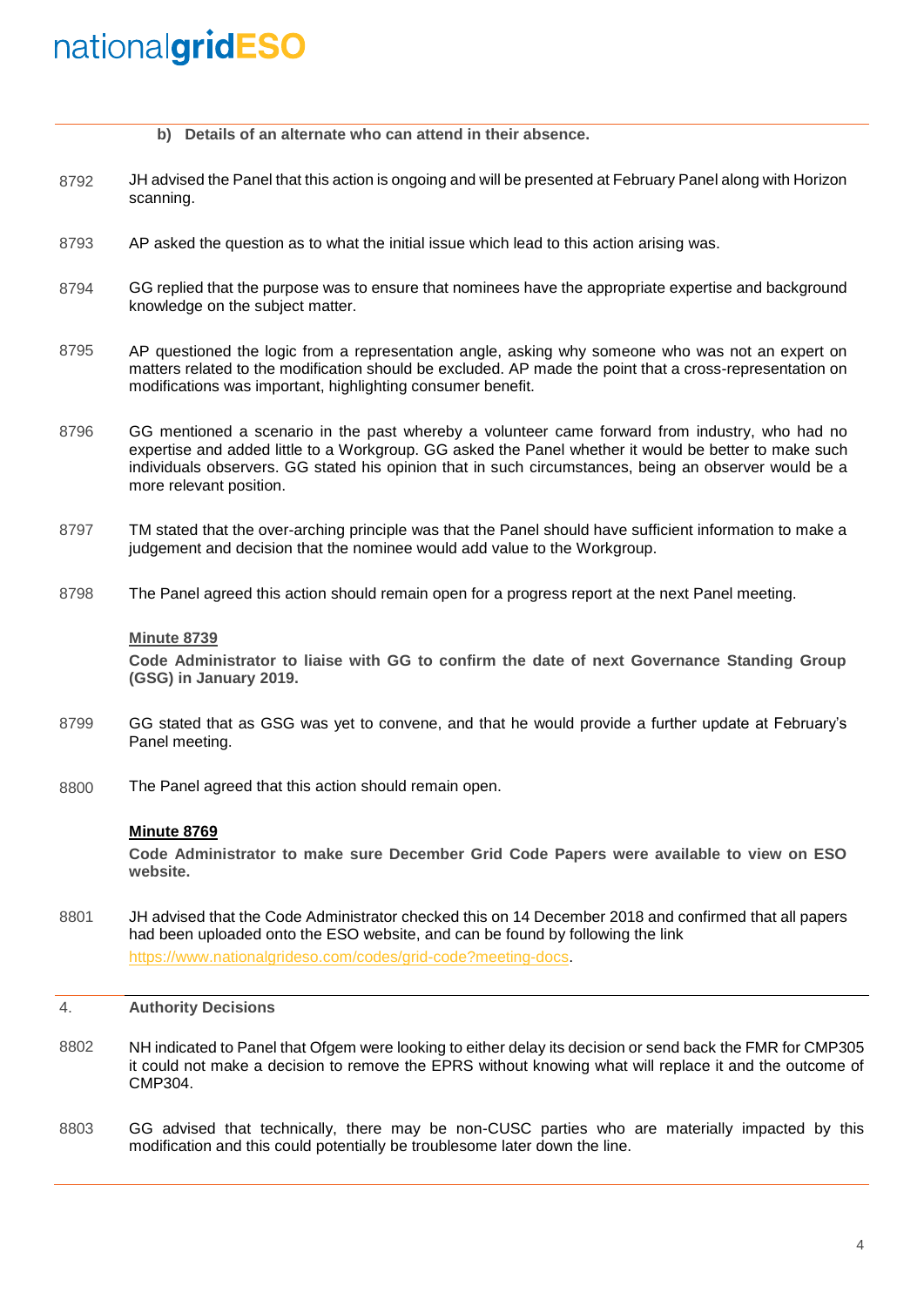- 8804 GG stated that CMP304 does not necessarily have to be implemented for Ofgem to make a decision on CMP305, and that the two modifications look to address the same issue. GG stated he believed it to be sensible to consider both at the same time due to the similar subject matter.
- 8805 NH asked about the send back for CMP301 and when the FMR would be resubmitted?
- 8806 JH advised that he would chase this up within the Code Administrator function and return this to Ofgem.

#### **Action: Code Administrator to Return CMP301 FMR to the Authority for Decision**

- 8807 NH delivered the following lines on EU exit preparations: -
- 8808 1) Licence changes – on 14 January 2019 Ofgem launched their statutory consultation on licence changes Ofgem expect to make in the event of a "No Deal". Responses on this consultation are due by 15 February 2019.
- 8809 NH told the Panel that the effect of the proposed modification is to ensure that retained EU law will function effectively at the point of exit, and that licences take into account the provisions in the statutory instruments prepared by the Government. Ofgem do not seek to change existing obligations and duties of licensees, or current policy positions. Subject to sufficient clarity from the Government on a "No Deal" outcome, Ofgem intend to publish their direction ahead of exit day.
- 8810 2). Code changes – NH said that in December 2018 Ofgem met with the Code Administrators to discuss progress on "No Deal" code changes. Ofgem published an open letter on 6 December 2018 which clearly stated the responsibility of EU exit code changes (including "No Deal") rested with the licensees and code administrators, and that 'Day 1' "No Deal" changes should be prioritised and progressed to enable the regulatory frameworks to be updated as close to exit day as possible.
- 8811 NH further went on to advise the Panel that Jonathan Brearley wrote to the code administrators to update and stress the importance of on-going EU Exit preparations, including for a "No Deal".
- 8812 NH said that Ofgem understood that the changes identified by the Code Administrators were largely non-substantial and should be progressed as self-governance.
- 8813 NH said that Ofgem expected Code Administrators to prioritise the code changes identified to ensure the timely updating of the regulatory framework, and to minimise uncertainty for market participants.

#### 5. **New Modifications**

8814 There were no new modifications raised at the January Panel.

#### 6. **In-Flight Modifications**

8815 JH gave an update on the In-Flight Modifications and told the Panel that the following five modifications were on hold due to the SCR/TCR: CMP271, CMP274, CMP276, CMP302 and CMP307.

**CMP280 'Creation of a New Generator TNUoS Demand Tariff which Removes Liability for TNUoS Demand Residual Charges from Generation and Storage Users'.** CMP280 aims to remove liability from Generator and Storage Parties for the Demand Residual element of the TNUoS tariff.

And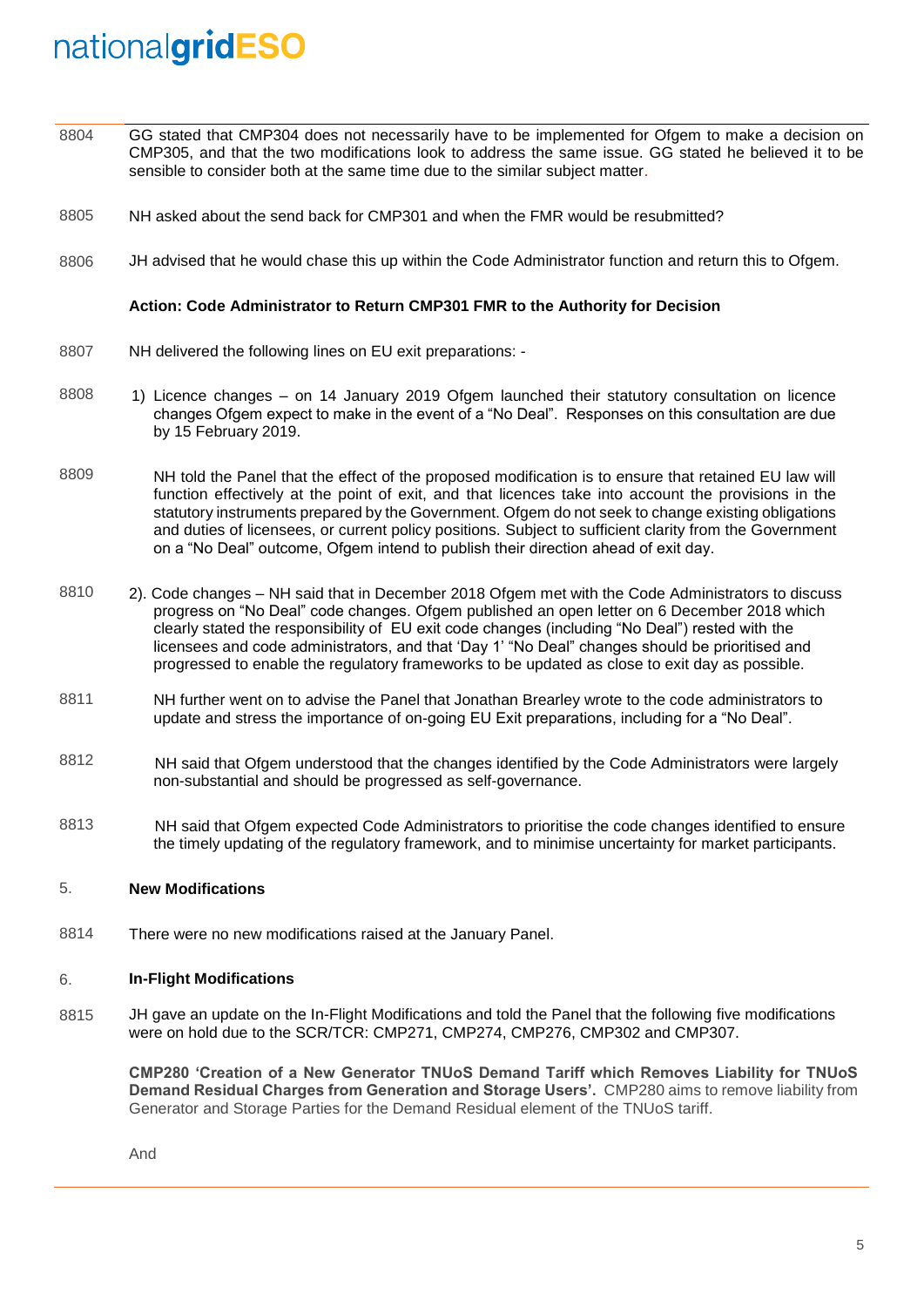**CMP281 'Removal of BSUoS Charges from Energy Taken from the National Grid System by Storage Facilities'.** CMP281 aims to remove liability from storage facilities for Balancing Services Use of System (BSUoS) charges on imports.

- 8816 JH told the Panel that the Workgroup met twice in January, and that productive meetings were held on these modifications. JH advised that the Workgroup was looking now to develop an SVA solution for CMP281. JH advised that the Workgroup reports are due back in February – however these may need an extension to March.
- 8817 GG said that he would be satisfied with the proposal to grant an extension until March, but also questioned the feasibility of getting the reports back in such a tight timescale. JW stated that he shared the concerns of GG, especially in the light of an Ofgem Letter advising that the Workgroup needs to be mindful of the current and ongoing work of the Balancing Services Charges Task Force, which is due to conclude in May 2019. JW stated that clarity from Ofgem would be welcomed.
- 8818 JW said that they need to be mindful of the BSUoS taskforce. He was wary of the decision on CMP281 in that the workgroup will not be reporting back until June, given that the decision from Ofgem will be around September/October, this may subsequently be too late for the Authority to make a decision on implementation. BSC changes need to be made to capture this and we need to be aware of the timescales here.
- 8819 PJ stated that CMP281 was concerned with who pays BSUoS whereas the taskforce was looking at which costs could be stripped out from BSUoS and charged in a different manner, so there would be no reason for the two to overlap. JW advised the Panel that caution would be important moving forwards in terms of the messaging given to the Workgroup within the aforementioned Ofgem letter.
- 8820 The Panel subsequently reviewed the letter, which can be found [here.](https://www.ofgem.gov.uk/publications-and-updates/open-letter-implications-charging-reform-electricity-storage)
- 8821 RL said that it was his understanding following the Charging Futures Forum in January 2019 that the taskforce and CMP281 could move forwards independently.
- 8822 NR said that the comments with regard to the respective timetables for the modifications, and also the potential need to implement BSC solutions off the back of CMP280 and CMP281, meant that the solution is quite straightforward. However, there are questions around assurance in terms of the collection of data to use, processes and data flow decisions.
- 8823 NR also mentioned that Elexon are working in connection with the Workgroup, and proposer Simon Lord is looking to raise a modification to subsequently amend the BSC. NR stated that on the outset, this modification would only be about the legal text and no system changes would be required, along with changes to other subsidiary document changes and planning to make use of existing systems. NR advised that if it transpired that there was a need for system changes, they would only be small ones.
- 8824 TM mentioned that it was important to make clear the timelines for both CMP280 and CMP281. As such, TM asked whether the timeline would need to be extended.
- 8825 JH advised that an extension until at least March would be needed on both modifications.
- 8826 JW questioned how much work can be carried out in the interim period between now and the extension request. JW also pointed out that the Authority had advised previously in a letter that the Workgroup needed to be mindful of the outcomes of the Balancing Services Charges Task Force which ends in May 2019.
- 8827 GG agreed with this suggestion.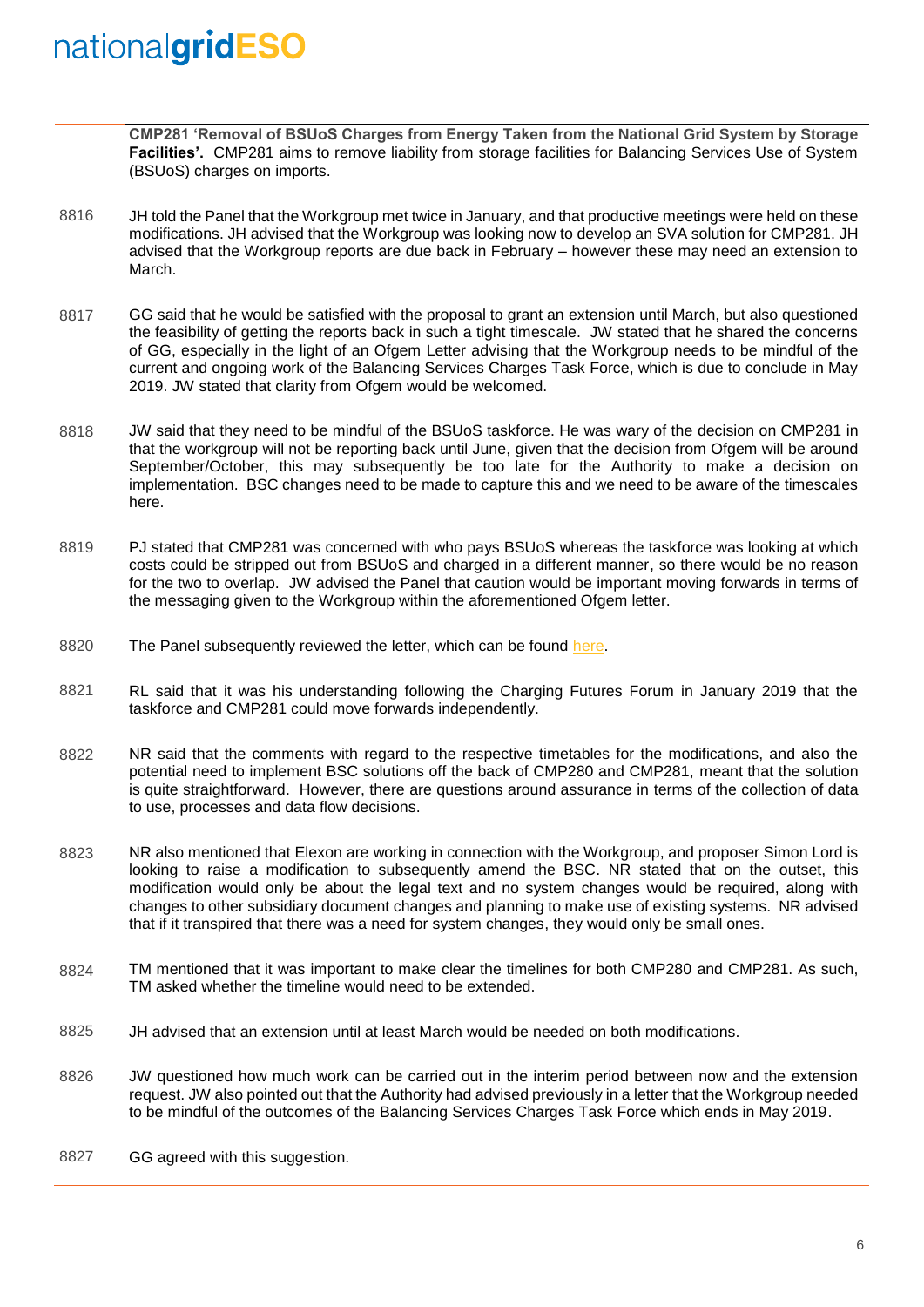- 8828 PJ stated that the extension gives some leeway and fluidity, and the reports could potentially be back to the Panel sooner depending on the outcomes of the Balancing Services Task Force.
- 8829 JW disagreed.
- 8830 GG said that Ofgem expect the Workgroup to monitor the outcomes of the Balancing Services Taskforce so a May extension would be prudent. GG stated that there could be potential pushback from industry if the Workgroup is delayed.
- 8831 PJ asked if the Workgroup Report can be delivered within the timeline.
- 8832 JW told the Panel that currently the Workgroup had not fully developed the SVA solution for CMP281, and as such it was difficult to do an assessment on the timescale.
- 8833 TM asked the Panel to decide whether to grant an extension to March or to May, asking the Panel to consider Ofgem's letter.
- 8834 All Panel members agreed with May.
- 8835 TM stated that the majority of the Panel were in agreement to extend the report due date until May 2019 and this was confirmed as the Panel's decision.

**CMP285 'CUSC Governance Reform – Levelling the Playing Field'.** CMP285 seeks to reform CUSC governance to enhance the independence and diversity of Panel members and ensure wider engagement from CUSC signatories.

- 8836 The Draft Final Modification Report for this modification was submitted to Panel for their review.
- 8837 JH advised the Panel that there have been many email exchanges to discuss issues with legal text, as highlighted by Uniper in their Code Administrator Consultation response. A WebEx for the Workgroup to look at the legal text is to be set up for week commencing 2 February 2019, with invites sent out to the workgroup on 24 January 2019. JH advised that there could be a second Code Administrator Consultation.
- 8838 GG asked for clarification as some Workgroup members changes are minor and there is a strong possibility that the modification could come back to the February Panel. It was noted by the Panel that under current timescales, an Authority decision is not likely to be made before mid-April.
- 8839 The length of an additional Code Administrator Consultation was discussed.
- 8840 GG advised that ten working days on Code Administrator modifications has occurred in the past, but five and fifteen working days have also been used as timeframes.
- 8841 The Panel agreed the proposed timeline. With regard to the 2019 CUSC election process, The Chair asked Ofgem if this timeline would work for the Authority to be able to make a timeous decision.
- 8842 NH said that the Authority would endeavour to make a timeous decision but he was also mindful of the various WACMs that would need to be considered.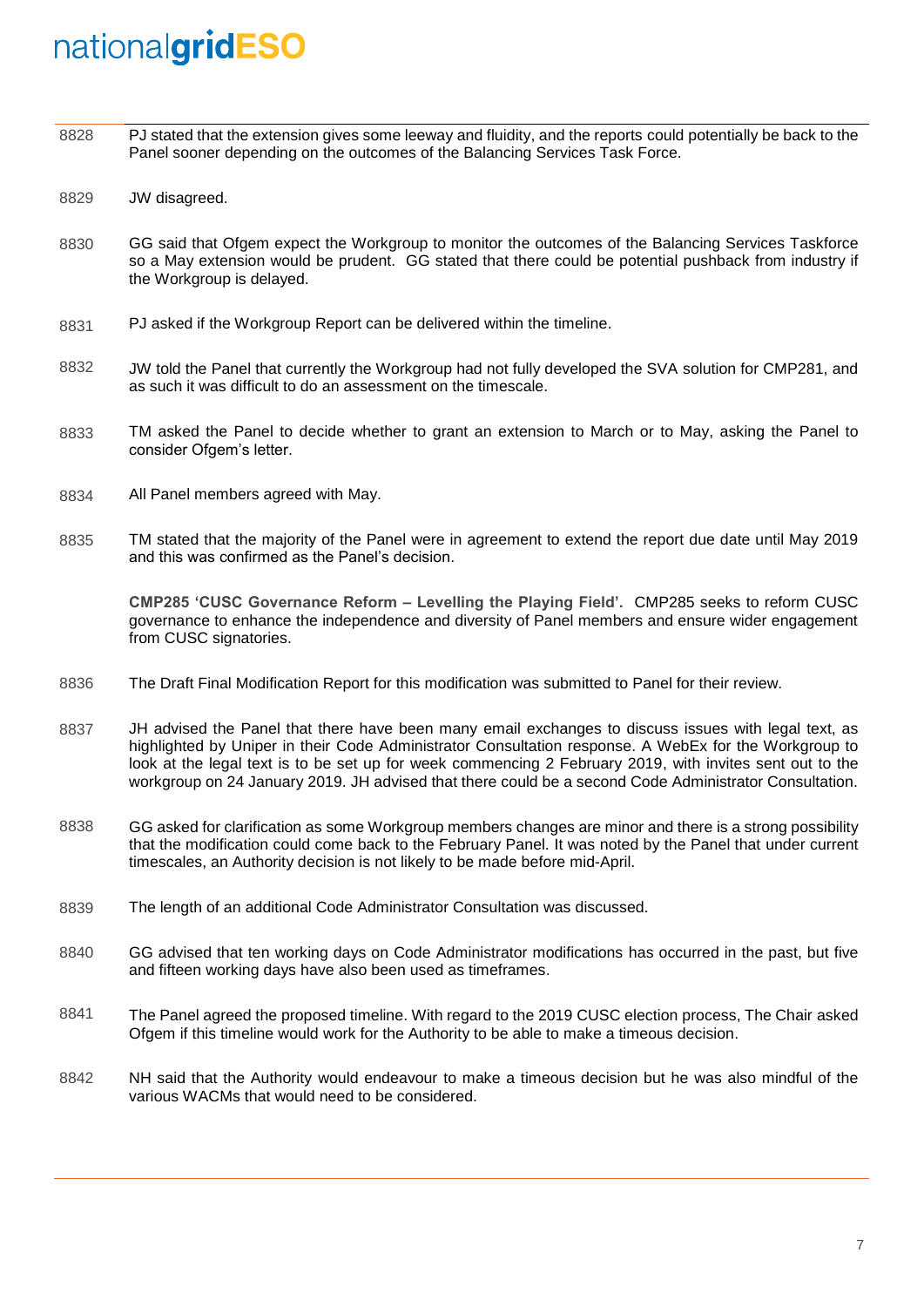8843 JW said that his concern was whether the necessary candidates could then be found in time, following the decision. JW further emphasised the importance of the timeline in being able to effectively source external candidates.

**CMP286 'Improving TNUoS Predictability through Increased Notice of the Target Revenue used in the TNUoS Tariff Setting Process'.** The purpose of this modification proposal is to improve the predictability of TNUoS demand charges by bringing forward the date at which the target revenue used in TNUoS tariff setting is fixed to allow customer prices to more accurately reflect final TNUoS rates.

And

**CMP287 'Improving TNUoS Predictability through Increased Notice of Inputs Used in the TNUoS Tariff Setting Process'.** The purpose of this modification proposal is to improve the predictability of TNUoS

- 8844 JH said that CMP286 could potentially need a further RFI and as such, the Code Administrator is liaising with the proposer. These modifications were due to return to the Panel today – an extension is requested to extend the Workgroup report for a further four months and to return back in May 2019.
- 8845 JW advised that the ESO had made various attempts to engage with the proposer, but that this had been difficult at times. JW also highlighted that there was concern with regard to the number of extensions this modification has previously had. JW also highlighted that progress had been negligible.
- 8846 LB was interested to understand why progress had been slow.
- 8847 JW stated that action to contact the proposer to see the best way forward was taken before Christmas but noted that there have been various industry consultations and potential changes in company structures which may have led to this modification being de-prioritised by the proposer due to capacity issues.
- 8848 JH mentioned that, if the modifications were to be split out, there was a likelihood that CMP287 could be sent out to Workgroup consultation, regardless of the RFI.
- 8849 TM asked the Panel whether CMP286 should be separated from CMP287.
- 8850 JH replied that CMP287 can be split and go to consultation in mid-February, pending conversations with the proposer.
- 8851 The Panel agreed that the modifications should be separated and TM noted that this decision should be reflected in the prioritisation stack when the relevant discussions take place later in the meeting.
- 8852 JH asked if an extension could be granted for four months to May 2019 for both modifications.
- 8853 The Panel agreed this timeline accordingly.
- 8854 TM asked JW to engage with the proposer of the modifications.

**CMP288 'Explicit Charging Arrangements for Customer Delays'.** The purpose of this modification is to introduce explicit charging arrangements to recover additional costs incurred by Transmission Owners and TNUoS liable parties as a result of transmission works undertaken early due to a User initiated delay to the Completion Date of the works, or to facilitate a backfeed.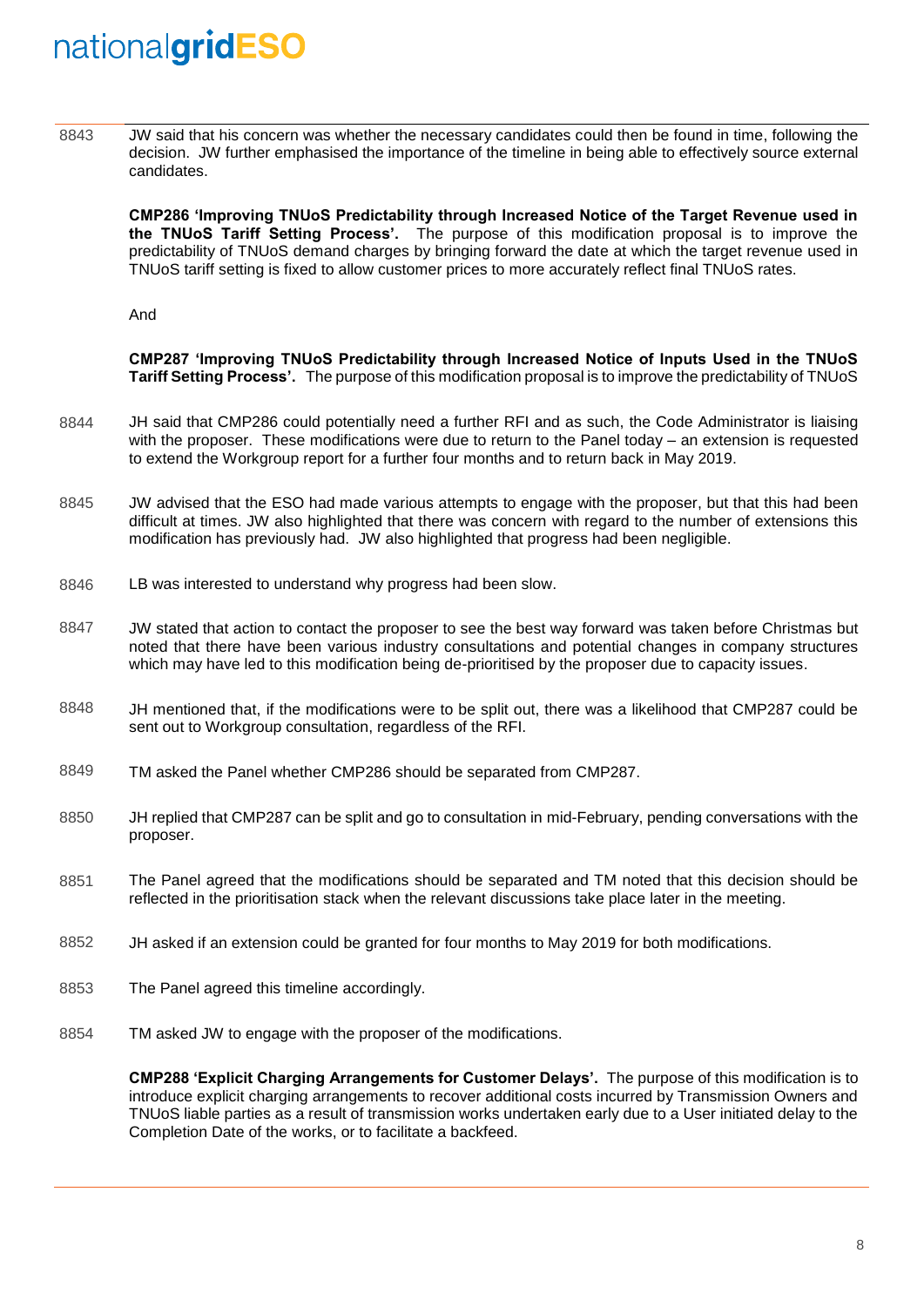#### AND

**CMP289 'Consequential change to support the introduction of explicit charging arrangements for customer delays and backfeeds via CMP288'**. The purpose of this modification is to introduce changes to non-charging sections of the CUSC to support the introduction of explicit charging arrangements to recover additional costs incurred by Transmission Owners and TNUoS liable parties as a result of transmission works undertaken early due to a User initiated delay to the Completion Date of the works, or to facilitate a backfeed. The changes to the charging element of the CUSC are covered under CMP288.

8855 JH advised the Panel that the Workgroup Consultation was issued for this modification and the closing date is 31 January 2019. JH stated that the timeline will then to be created following the Workgroup Consultation outcome and that the Code Administrator may be asking for an extension at a later date.

**CMP 291 'The open, transparent, non-discriminatory and timely publication of the harmonised rules for grid connection (in accordance with the RfG, DCC and HVDC) and the harmonised rules on system operation set out within the Bilateral Agreements'.** The purpose of this modification is to set out within the CUSC the obligations in the EU Connection Network Codes and System Operation Guideline as they relate to the harmonised rules for connection and system operation in GB.

8856 JH advised the Panel that there had not been much activity on the modification in the previous month. JH recalled that an extension to March was requested at November Panel and next steps would be discussed in the February Panel meeting when more information will be available.

**CMP 292 'Introducing a Section 8 cut-off date for changes to the Charging Methodologies'.** The purpose of this modification is to ensure that the charging methodologies (all Charging Methodologies as defined in the CUSC) are fixed in advance of the relevant Charging Year to allow The Company – as Electricity System Operator - to appropriately set and forecast charges. Introducing a cut-off date for changes to the methodologies will help to reduce the risk of charges out-turning differently to the forecasts produced by the Company and created by users.

8857 JH advised the Panel that the Workgroup Consultation had been issued and that the closing date was 31 January 2019. JH stated that he was hopeful that the report will return before April 2019 as there had been good progress on this modification so far.

**CMP295 - Contractual Arrangements for Virtual Lead Parties (Project TERRE).** Under BSC P344 and GC0097, and future market arrangements, an aggregator will combine the export capabilities of SVAregistered embedded generation to participate in the BM. In order to facilitate Grid Code compliance, and to ensure appropriate rights/obligations for Virtual Lead Parties (as to be defined in BSC P344), accession to the CUSC is necessary and entry into specific CUSC contracts is required.

8858 JH advised the Panel that the Workgroup Consultation would close on 6 February 2019, and that the Code Administrator recommends a timetable to be approved by the Panel for this modification to be progressed as quickly as possible. The proposed timetable was as follows.

| Workgroup Report presented to Panel                             | 25 February 2019 |
|-----------------------------------------------------------------|------------------|
| Code Administration Consultation Report issued to stakeholder's | 04 March 2019    |
| Draft Modification Report presented to Panel                    | 29 March 2019    |
| <b>Modification Panel decision</b>                              | 29 March 2019    |
| Final Modification Report issued to Authority (25 WD)           | 01 April 2019    |
| Indicative Decision Date                                        | 08 May 2019      |
| Decision implemented in CUSC (2WD after determination)          | 10 May 2019      |
|                                                                 |                  |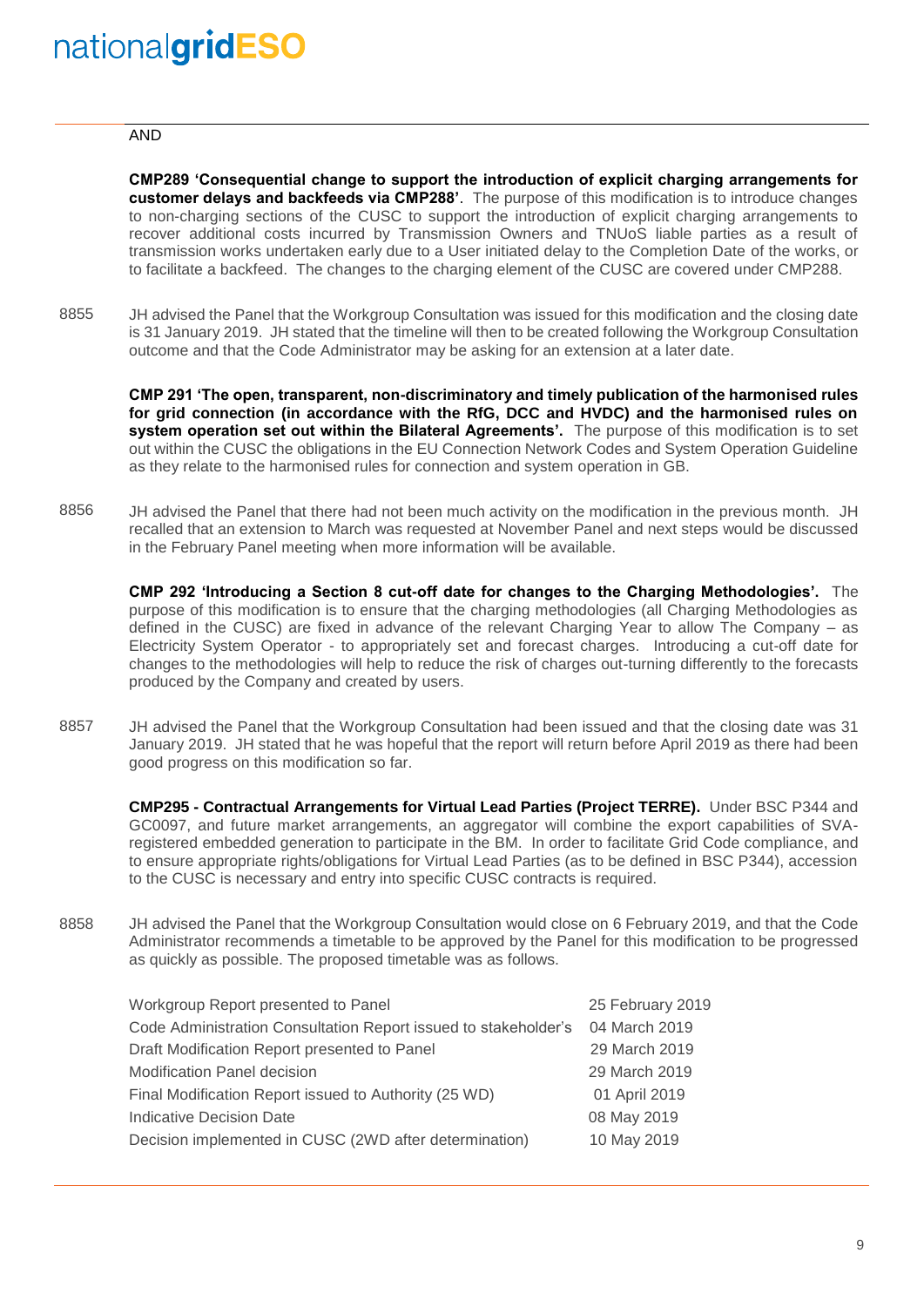8859 LB noted that it seemed quite a tight deadline.

- 8860 JH advised the Panel that this may need to be submitted as a late paper ahead of the Panel Meeting in February.
- 8861 The Panel agreed the new timeline.

**CMP298: Updating the Statement of Works process to facilitate aggregated assessment of relevant and collectively relevant embedded generation.** This modification is needed due to increasing levels of embedded generation connections the process for assessing their overall impact on the transmission system needs to be revised allowing the System Operator to recognise the changes caused by multiple small-scale connections and plan accordingly.

- 8862 JH told the Panel that the last Workgroup was held on 11 December 2018 and that the next Workgroup meeting is scheduled for February. He outlined that an extension is being requested until May 2019.
- 8863 TM questioned the validity of lengthy extensions across all modifications.
- 8864 JH explained that in these instances they were valid as they gave the Workgroup the requisite time to consult and reach their conclusions.
- 8865 GG responded to say that, given the timeline is May 2019, the Panel could grant that extension, and if it was back before, then that would obviously be beneficial.
- 8866 TM asked how JH assessed the current situation in the Workgroup in terms of timescales.
- 8867 JH said that the Workgroup hope to expedite the developments in the Workgroup as soon as possible. However, there may be issues with regard to members' availability. JH said, looking at things pragmatically, May would be tight. If things progress to plan, he believed that the Workgroup could report by May, but more realistically, by June.
- 8868 TM said that the key message here was to keep sight of what is going on within the workgroup.
- 8869 The Panel granted the extension until June 2019.

**CMP300: Cost Reflective Response Energy Payment (REP) for Generators with low or negative marginal costs.** This proposal seeks to ensure that the Response Energy Payment paid to or by generators with respect to a BM Unit with low or negative marginal costs is reflective of the cost or avoided cost of energy production.

8870 JH told the Panel that quoracy has been met and that the Code Administrator has written to the Proposer with regard to dates for the first Workgroup meeting.

**CMP301: Clarification on the treatment of project costs associated with HVDC and subsea circuits.** CMP213 introduced specific expansion factors for HVDC and subsea circuits however the existing legal text is open to interpretation – this proposal would cement the interpretation made by The Company to ensure consistency with onshore circuits.

8871 JH advised the Panel that Ofgem expect the modification to be sent back with more detail following the previous submission of the FMR. JH advised that the Code Administrator would complete the Final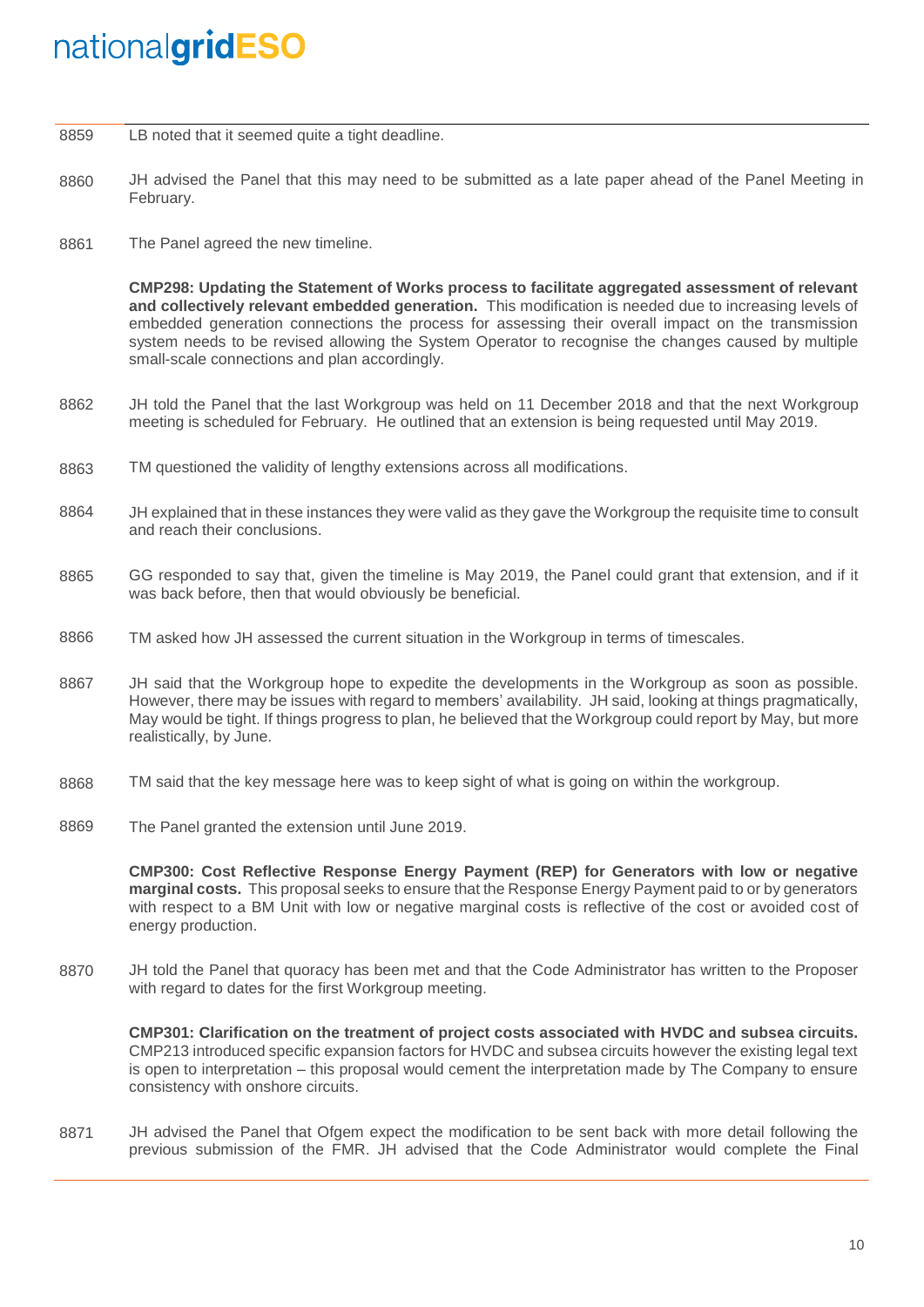Modification Report and await a response from Ofgem in connection with the decision, as discussed earlier in the meeting.

**CMP303: 'Improving local circuit charge cost-reflectivity'.** This modification seeks to make part of the TNUoS charge more cost-reflective through removal of additional costs from local circuit expansion factors that are incurred beyond the connected, or to-be-connected, generation developers' need.

8872 JH stated that the last meeting on this modification had been very productive with nine WACMs being raised. He stated that he was working on getting the Draft Modification Report out in the next two weeks. The proposed time line was as follows:

| Code Administration Consultation Report issued to stakeholders | 01 February 2019 |
|----------------------------------------------------------------|------------------|
| Draft Modification Report presented to Panel                   | 28 February 2019 |
| <b>Modification Panel decision</b>                             | 28 February 2019 |
| Final Modification Report issued to Authority (25 WD)          | 08 March 2019    |
| <b>Indicative Decision Date</b>                                | 12 April 2019    |
| Decision implemented in CUSC (2WD after determination)         | 19 April 2019    |

- 8873 JW highlighted that a high volume of legal text would need to be produced by either Workgroup members or the ESO.
- 8874 TM requested an update to the background on this modification as JH had said that there were nine WACMs and that the ESO would need to be particularly clear what the intent of the various WACMs are, and what the process proposed by each WACM would be.
- 8875 JW highlighted to the Panel that it would be potentially problematic to compose the associated legal text to the WACMs without some clarity.
- 8876 GG voiced his opinion that five or six of the WACMs were very clear from an ESO point of view, and he believed that the ESO have enough information from alternatives to produce the required legal text.
- 8877 JW replied saying that this is a priority modification, as per previous prioritisation discussions, and he would like to get to a stage where the Workgroup can vote. However, to be able to do this, the ESO would absolutely need enough information to write the legal text.
- 8878 TM asked JH if there were concerns here with regard to delays.
- 8879 GG asked the Panel if they could shorten the consideration time that the Authority have.
- 8880 The Panel noted that the Workgroup Report needed to get to the Panel as soon as possible.
- 8881 JH advised the Panel that he will endeavour to do this.
- 8882 TM acknowledged that there may be resourcing issues but emphasise that CMP303 is a high priority modification.
- 8883 LB asked when CMP303 would come back to the Panel.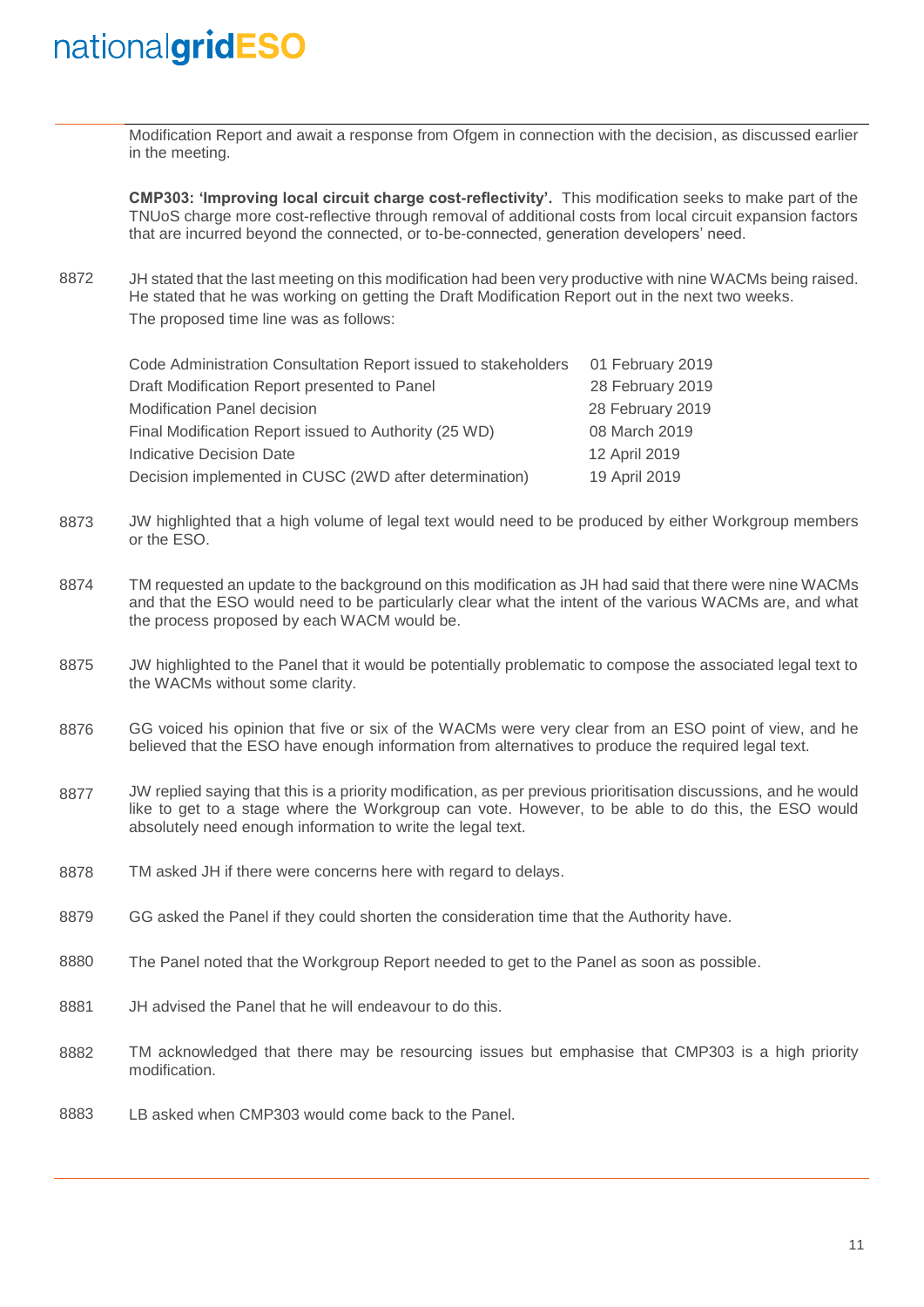8884 GG answered by saying that he would think that producing legal text and composing the report would mean that March Panel was realistic but that there may need to be a special Panel meeting at some stage to get this modification in before the CfD Auctions.

### **ACTION: CMP303 Timelines to be Circulated to the Panel by the Code Administrator**

**CMP304 looks to improve the Enhanced Reactive Power Service, making it "fit for purpose". This modification will enable reforms to commercial reactive power services that will create more useful and economic solutions, and new opportunities for providers**. This proposal aims to ensure that the reactive power services (i) delivers transparency and clear information to the market; (ii) facilitates greater competition in the provision of services; and (iii) meets the changing needs of balancing services providers and operational requirements of the system operator.

- 8885 JH requested an extension until April 2019, so that the Workgroup could link into the work carried out by the ESO under its roadmap for reactive power.
- 8886 GG suggested a more likely timescale would to be May/June 2019.
- 8887 The Panel agreed an extension until June 2019.

**CMP305: Removal of the Enhanced Reactive Power Service (ERPS).** The aim of this modification is to remove references to the Enhanced Reactive Power Service (ERPS) from the CUSC. This is an opt-in tendered commercial service for which no tenders have been submitted in seven and a half years, and no contracts have been agreed in nine years. There is an ongoing obligation for NG ESO to issue a request for tenders every six months. Given the administrative burden of running a tender exercise with no participants, the period for which no tenders have been received, and customer feedback, it is proposed that this obligation should be removed from the CUSC.

8888 JH reminded the Panel of that, as documented in 'Authority Decisions', the Authority will not make a decision on CMP305 until work is completed on CMP304.

**CMP306: 'Align annual connection charge rate of return at CUSC 14.3.21 to price control cost of capital'.** The purpose of this modification is to align the rate of return applied to the net asset value of connection points in the calculation of annual connection charges (as set out at paragraph 14.3.21 of the Connection Charging Methodology) to the pre-tax cost of capital in the price control of the Relevant Transmission Licensee (plus a margin of 1.5 percentage points in the case of MEA-linked assets). This will improve the cost reflectivity of the charges, since the return on capital will equal the Authority's most recent assessment of that cost for the Relevant Transmission Licensee.

8889 JH advised the Panel that there had been issues with quoracy but that this had now been resolved. A Workgroup meeting is scheduled for 31 January 2019

**CMP308: 'Removal of BSUoS charges from Generation'.** This modification seeks to modify the CUSC to better align GB market arrangements with those prevalent within other EU member states. This will deliver more effective competition and trade across the EU and so deliver benefits to all end consumers.

8890 JH advised the Panel that the Workgroup is due to convene on 30 January 2019. JH reminded the Panel that future Workgroup meetings were to run in close proximity with the Balancing Services Task Force.

#### 7. **Discussions on Prioritisation:**

8891 JH advised the Panel that CMP285 was currently at the top of the stack.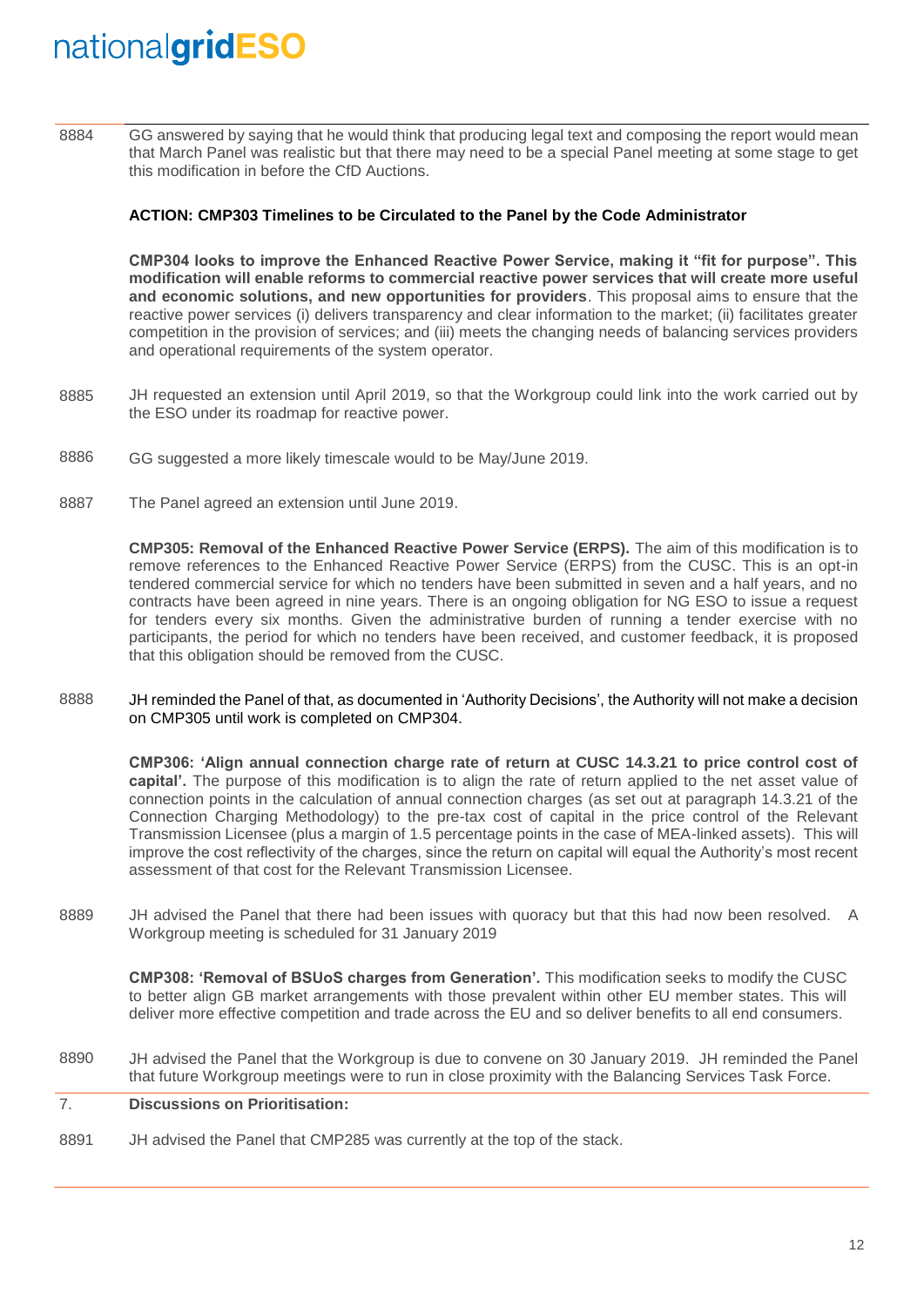| 8892 | JH advised the Panel that CMP301 can continue on the same timeline but that this may need to be re-<br>visited if there are any delays in getting the FMR to Ofgem for Decision.                                                                                                  |  |  |  |  |  |
|------|-----------------------------------------------------------------------------------------------------------------------------------------------------------------------------------------------------------------------------------------------------------------------------------|--|--|--|--|--|
| 8893 | LB noted that, reflecting the Panel's earlier decision, CMP286 and CMP 287 should be split and that<br>CMP287 should be above CMP286 on the stack.                                                                                                                                |  |  |  |  |  |
| 8894 | JH said that he would send the Proposer an email as soon as possible, just for information purposes.                                                                                                                                                                              |  |  |  |  |  |
| 8895 | AP asked if there were any modifications on hold or withdrawn in light of recent events with regard to the<br>SCR/TCR.                                                                                                                                                            |  |  |  |  |  |
| 8896 | JH advised that CMP302 may be withdrawn by the proposer now that Ofgem had given direction that they<br>would extend the Small Generator Discount through the license.                                                                                                            |  |  |  |  |  |
| 8897 | TM suggested that the Panel do a final sense check of the prioritisation stack, based on the discussions<br>held in the meeting. The Panel agreed that the only change that should be made was that CMP287 should<br>now sit above CMP286.                                        |  |  |  |  |  |
| 8898 | On that basis, the Panel agreed on the current prioritisation stack which can be found here.                                                                                                                                                                                      |  |  |  |  |  |
| 8.   | <b>Chair Update</b>                                                                                                                                                                                                                                                               |  |  |  |  |  |
| 8899 | TM stated that there were no updates from the Chair.                                                                                                                                                                                                                              |  |  |  |  |  |
| 9.   | <b>Standing Groups</b>                                                                                                                                                                                                                                                            |  |  |  |  |  |
|      |                                                                                                                                                                                                                                                                                   |  |  |  |  |  |
|      | <b>Governance Standing Group (GG)</b>                                                                                                                                                                                                                                             |  |  |  |  |  |
| 8900 | GG advised the Panel that there have been no meetings since the last Panel.                                                                                                                                                                                                       |  |  |  |  |  |
| 8901 | PM mentioned the new licensees' conditions and best endeavours. He also highlighted that there<br>were potential issues for stakeholders, especially with regard to providing clarity so that parties are<br>clear to raise modifications.                                        |  |  |  |  |  |
| 8902 | GG stated that the Standing Group will seek clarification from Ofgem (possibly in their decision on<br>the new licence conditions) and provide guidance to parties as to what can be done, including what<br>this means for parties seeking to raise a modification.              |  |  |  |  |  |
| 8903 | GG stated that Paragraph 1.6 exemption of the Ofgem letter appears to extend to the raising of<br>and the voting for and against a modification or WACM.                                                                                                                          |  |  |  |  |  |
|      | <b>Transmission Charging Methodology Forum (JW)</b>                                                                                                                                                                                                                               |  |  |  |  |  |
| 8904 | JW advised the Panel that TCMF had taken Place on 16 January 2019. In terms of the agenda, an<br>update was given by JH on current Code Modifications. Tom Selby and Sophie Van Caloen from<br>the ESO gave updates on the 2020/21 TNUoS Tariff Setting and EU Exit respectively. |  |  |  |  |  |
| 10.  | <b>European Code Development</b>                                                                                                                                                                                                                                                  |  |  |  |  |  |
| 8905 | NH had no update.                                                                                                                                                                                                                                                                 |  |  |  |  |  |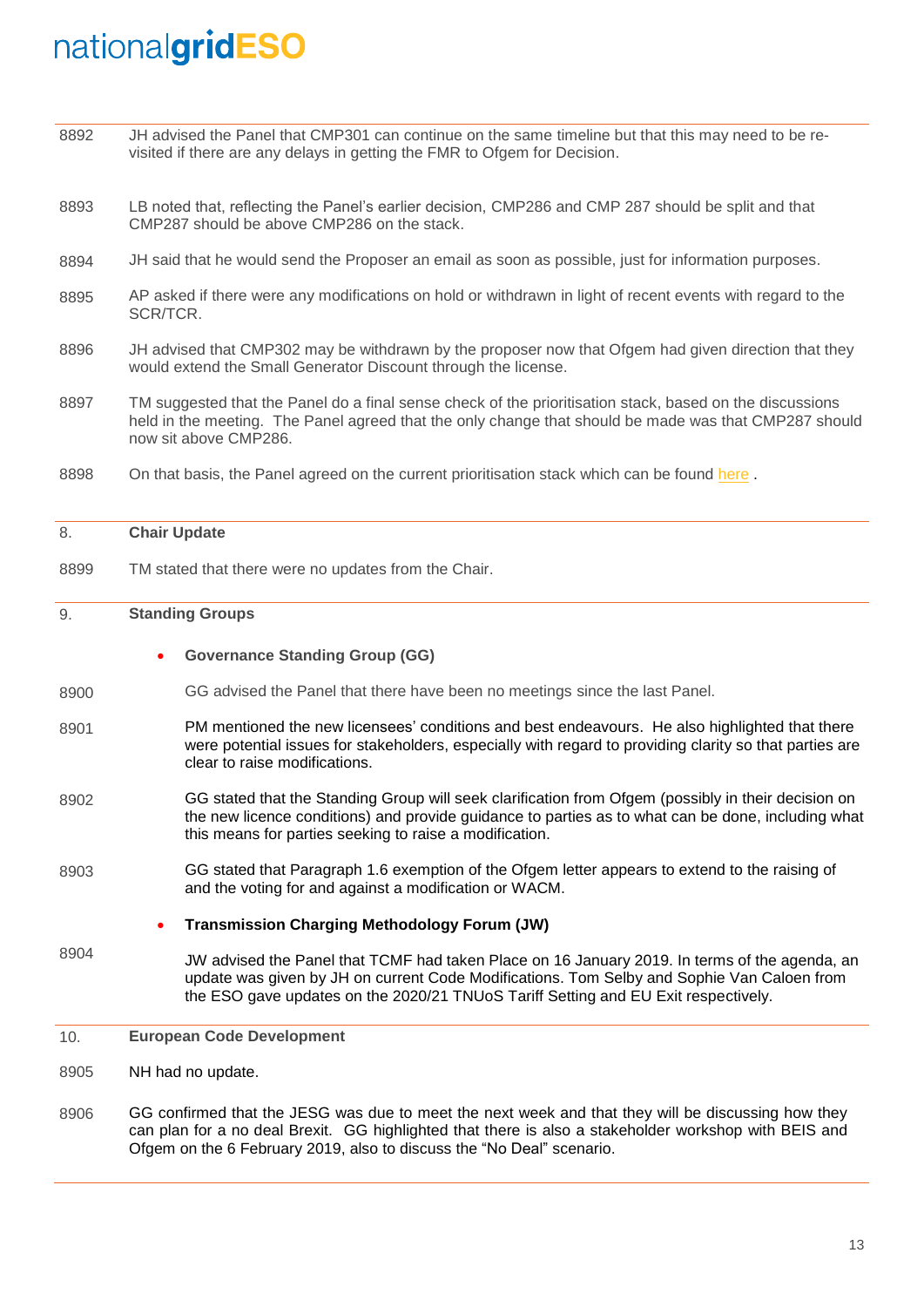- 11. **Update on Industry Codes/General Industry Updates Relevant to the CUSC**
- 8907 JH confirmed there that there were no updates relevant to the CUSC.
- 8908 There were no further updates from Panel members.

#### 12. **Relevant Interruptions Claim Report**

8909 The Panel noted the report.

#### 13. **Other CUSC Panel Updates**

- 8910 Christine Brown (CB) gave an update on the Customer Journey and the slides to this presentation can be [here](https://www.nationalgrideso.com/codes/connection-and-use-system-code-cusc/meetings/cusc-panel-meeting-25-january-2019)
- 8911 CB stated that since the last update provided to the CUSC Panel, where she was scoping the plan for delivery, the Code Administrator had now signed off, and is committed to, the Customer Journey plan. She then stated that she would talk through what the plan is, along with the timelines for the various concepts and deliverables. In addition, she highlighted that the ESO Improvement Plan has been published and she highlighted the synergies between the plans. She outlined that the ESO Improvement Plan was the initial layer or 'quick wins' in the journey to the full step change as Code Administrator.
- 8912 CB explained that the team had been developing a new Modification Tracker which would shortly be uploaded to the website, as the initial layer in developing the right solution for Industry.
- 8913 CB stated that the new Modification Tracker will focus on all the modifications, stage gates and timelines agreed by the Panel. CB further clarified that the Code Administrator is seeking feedback from the Panel so that there can be a synergy of the current Modification Tracker and Progress Report, replacing it with a live Modification Tracker across all codes administered by the ESO as the end goal for Industry.
- 8914 CB went on to talk about "Brilliant Basics", which will ensure that the Code Administrator deliver the basics of the role to a high standard. CB stated she hoped that this would manifest itself to industry as a step change in quality.
- 8915 CB further explained that the Code Administrator would develop new, improved executive summaries.
- 8916 TM welcomed this, saying that this would be particularly useful when reports are sent to Ofgem.
- 8917 NH responded by saying that the executive summary is a useful document for the Authority when assessing modifications.
- 8918 PM suggested that it may be beneficial to have a named ESO analyst included for each modification.
- 8919 CB agreed and noted that this was her intention.
- 8920 CB additionally advised around the Code Administrator's Workgroups chairing strategy, taking account of feedback received by Industry. CB mentioned that the Code Administrator welcomed further feedback on this.
- 8921 The Code Administrator's role as a Critical Friend was also discussed in terms of their role in the development of a modification proposal. CB stated that she was considering raising a modification to allow more time between when a modification is received by the Code Administrator team and when it is sent to the respective Panel for their review. CB explained that currently a modification can be submitted by 5 pm on papers day.
- 8922 The Panel talked through the timescales that Elexon have in place and noted that this modification would be an alignment to other Code Administrators and that it would allow the Code Administrator appropriate time to fulfil the critical friend role when proposals are received.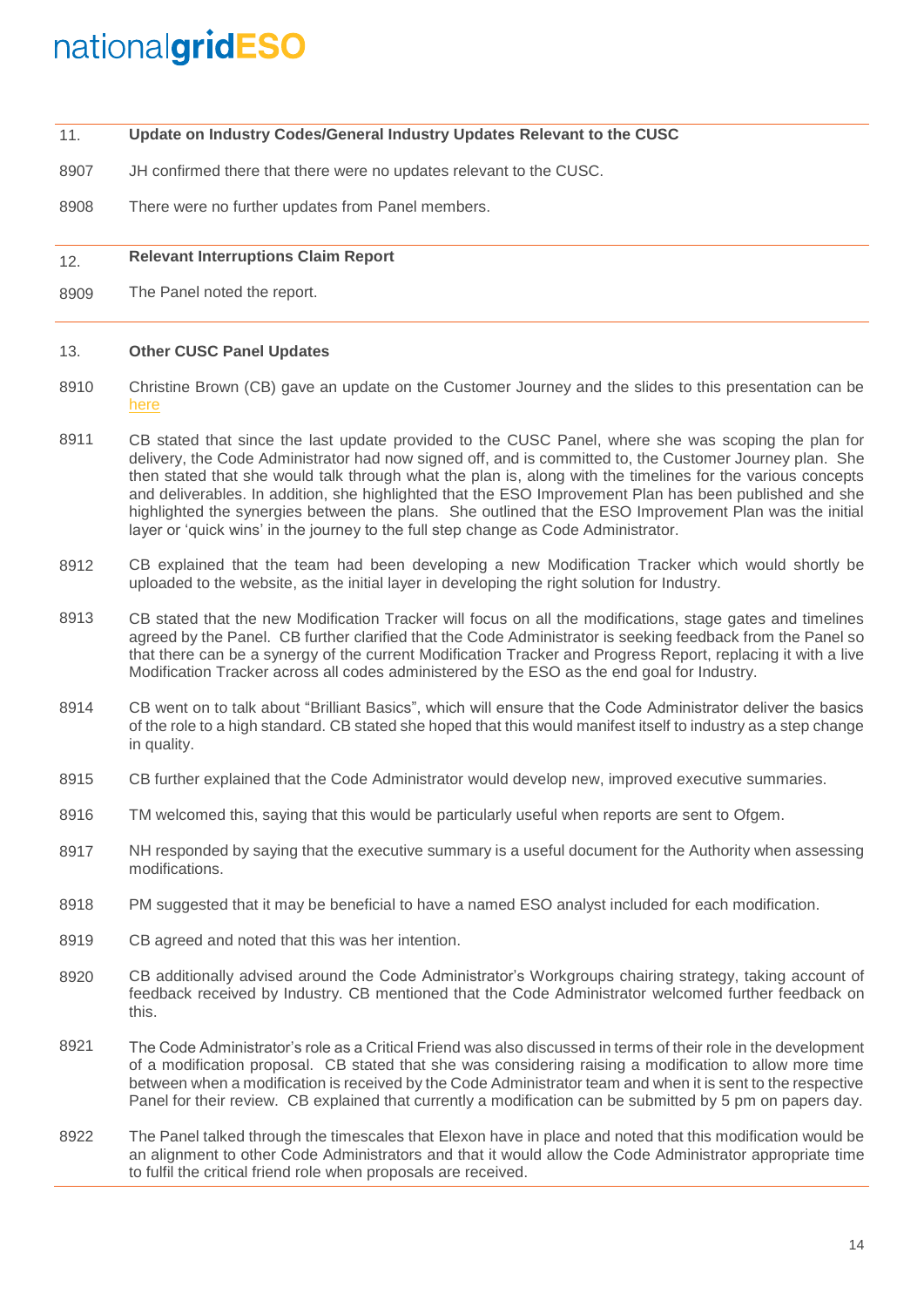- 8923 GG asked about the timeline for the raising of the modification. CB stated that she will be seeking feedback from the CUSC Issues Steering Group and the Grid Code Development Forum ahead of raising a modification.
- 8924 CB talked through the concept of Incremental Reporting and stated that there are times when modifications have been at Workgroup Stage for a long period and Industry would not have had an update on what is happening on the modification until the Workgroup Consultation stage. CB explained that an option could be that the Workgroup Report be published more often, as and when more development is completed in the Workgroup. CB added that this was currently still being scoped out and further developed.
- 8925 GG highlighted the risk of reporting on a modification when it is not fully developed. CB advised that she would take this away and think about it when further scoping out this concept.
- 8926 GG also highlighted that the current ongoing BEIS/Ofgem review on governance may potentially see changes to the Code Administrator function.
- 8927 GG suggested that an email was sent to industry when the modification tracker was online.

#### **Action: Code Administrator to let industry know when modification tracker is live**

- 8928 CB confirmed that she will be at the March Panel and bi-monthly with more information and update on the customer journey deliverables.
- 8923 The production of legal text in reference to the customer journey was discussed.
- 8924 CB stated that the position on legal text was not part of the Customer Journey work and was a business as usual action.
- 8925 GG said that National Grid ESO have always produced the legal text for modifications.
- 8926 RL said we need to try and get a clear idea of what the issue is with regard to legal text backlogs.
- 8927 JW said the ESO would try to make sure the right process is in place so that this does not hold up modifications in future.
- 8928 NR stated that Elexon produces legal text. However, there needs to be clear business requirements for them to do so and, more often than not, this was shared with the Workgroup and signed off by the Workgroup. NR stated that Legal Text has often been a collaborative effort. Each modification has a business requirement and then a checklist for business requirements to enable the group to produce the legal text.
- 8929 TM concluded that differing interpretations of responsibilities for drafting legal text was a recurring issue that caused delays in the progress of modifications, and that there was a need, once and for all, for clarity all round. TM agreed to take an action to speak to Rob Marshall and Gareth Davies.

### **Action: TM to speak to Rob Marshall and Gareth Davies about clarifying the responsibilities surrounding the drafting of legal text.**

- 8930 NR enquired whether National Grid ESO in its Code Administrator function is working collaboratively with other/Code Administrators on their Customer Journey work, and whether they use best practices from other Code Administration groups.
- 8931 CB told the Panel that they, as the National Grid ESO Code Administrator are leading on facilitating the quarterly CACoP meetings this year and that Rachel Hinsley is leading on this and will be working collaboratively with other Code Administrators throughout the process.
- 8932 TM said that the Panel have bi-monthly updates on the CACoP and that RH is scheduled to provide an update at the next Panel meeting following.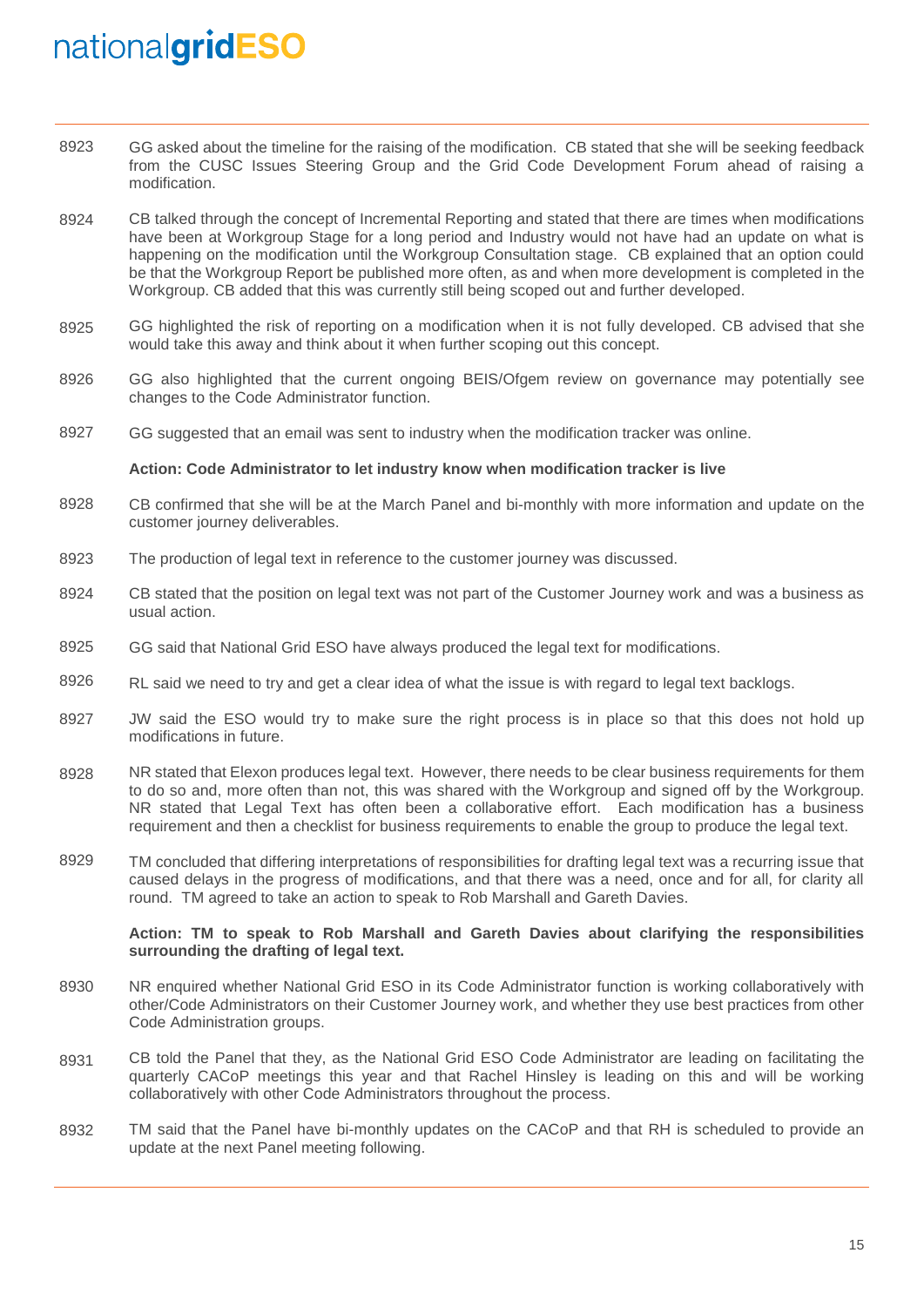8933 The Panel were advised that there would be a CACoP Forum update bi monthly – February, April, June, August, October, December.

#### 14. **EU Exit Presentation**

- 8934 Sophie Van Caloen (SVC) joined the meeting to give an update on EU Exit. Sophie stated that wanted to get the Panel's views on views on the initial analysis of modifications based on Statutory Instruments, and the expected process for EU Exit code modifications in the case of no deal.
- 8935 SVC stated that the ESO are preparing for all scenarios, including the outcome that the UK leaves the EU with no deal in March 2019. SVC stated that the UK Government has agreed the full legal text of the Withdrawal Agreement with the EU. If this is implemented, an implementation period will run until 31 December 2020 and the working assumption is that consequential changes to licenses and codes will not be required during this time. However, BEIS, Ofgem and the industry are preparing for making changes to licenses and codes in the event that the UK leaves the EU without a deal.
- 8936 SVC highlighted that BEIS released Statutory Instruments in December 2018, which aim to ensure that domestic and retained EU legislation in energy would continue to operate effectively. The principle of minimal possible changes is implemented, to ensure continued operability and minimize disruption to the UK's energy market. SVC also highlighted that the ESO was now making necessary steps to put modifications together if needed, working in liaison with other Code Administrators.
- 8937 With regard to the CUSC, SVC stated that the intent of the code modifications is to ensure sufficient alignment with retained legislation and licences. The objective is to minimise changes to support progression in a timely manner. No benefit or detriment is intended to any industry party.
- 8938 SVC stated that the majority of the envisaged changes are straightforward. References to EU legislation need to be replaced as they would no longer apply with the corresponding UK legislation.
- 8939 SVC advised the Panel that EU Regulation 838/2010 still applies.
- 8940 SVC told the Panel that there is an intention to raise a modification at the end of February re licence change. SVC said she was happy to discuss this and receive any direction from Ofgem direction re code governance.
- 8941 GG sated that this would depends on whether the change is not on matters of policy.
- 8942 SVC told the Panel that there will be some period when the GB Energy Market would be will be noncompliant post-Brexit, but that talks were going on with Ofgem.
- 8943 SVC invited the views of the Panel in connection with the time line.
- 8944 GG asked a question with regard to the Connection Codes, asking what the legal status was with regard to bi-lateral agreements.
- 8945 SVC advised that Connection Codes are being worked on by BEIS and that they are within the GB code.
- 8946 GG stated that this was the view of National Grid but not necessarily of all stakeholders.
- 8947 SVC confirmed that this was the view of National Grid.
- 8948 TM said that the Connection Codes were being revoked and that it was not a National Grid decision.
- 8949 GG asked how Parliament can revoke the law but it is not then revoked in the GB codes and questioned why some parts of the legislation being revoked by Government were being kept in bi-lateral agreements.